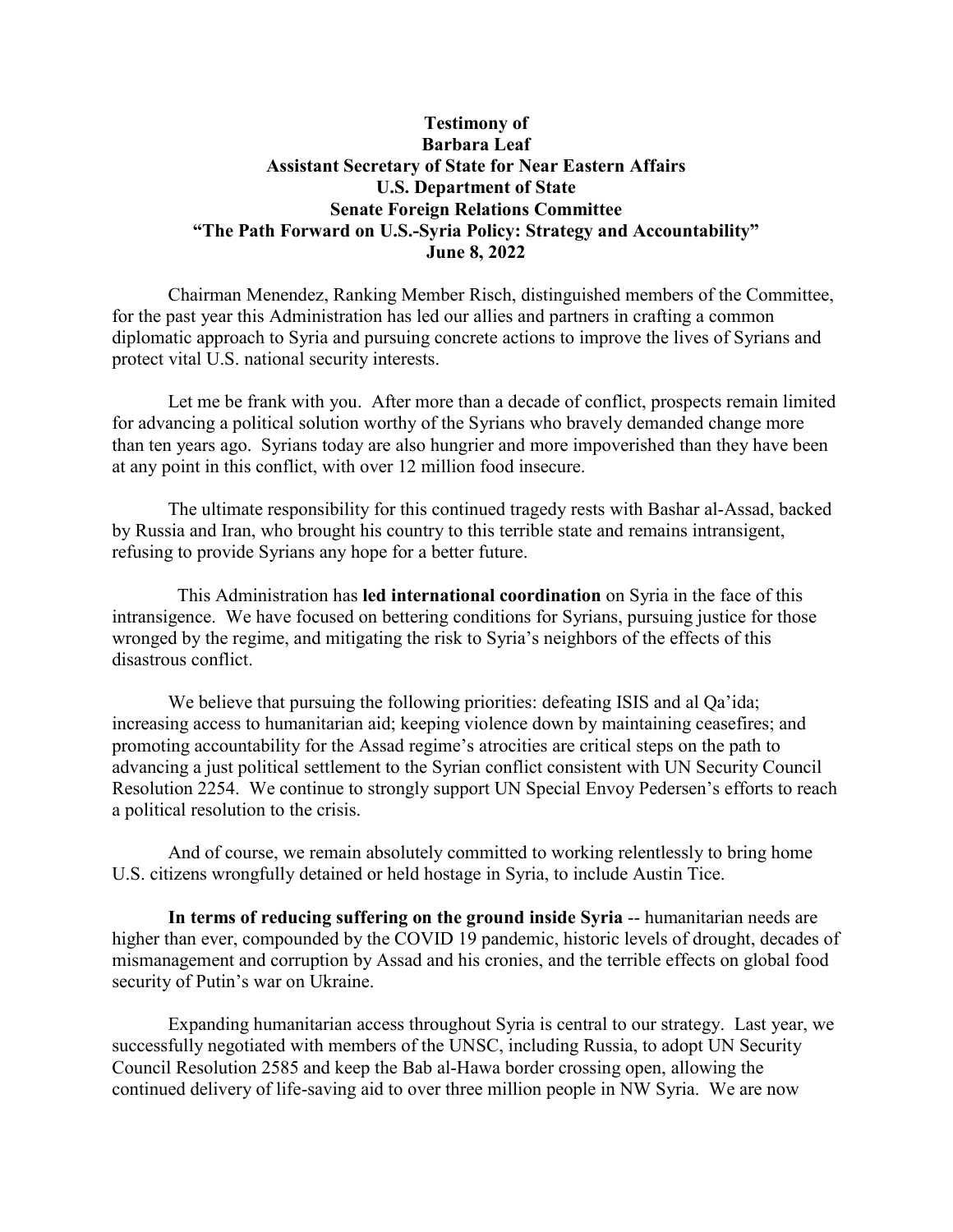working closely with Security Council members, UN leadership, and allies to maintain and expand the cross-border mandate before UNSCR 2585 expires this July.

**This Administration has also been committed from day one to the enduring defeat of ISIS** -- preserving our military presence in the northeast and coalescing international support to increase stabilization funding. We have pressed countries of origin to repatriate their nationals from northeast Syria, including foreign terrorist fighters. In areas liberated from ISIS, stabilization assistance and new economic opportunities will help address growing economic insecurity; restore essential services; bolster livelihood opportunities; and support critical initiatives against malign influence, be it Iran or its proxies

**On existing ceasefires – I would note that we are deeply concerned by recent increased rhetoric from Turkey about potential escalation in Northern Syria and we have stepped up our diplomatic engagements to try and continue to de-escalate any tensions**. At the same time, I would note that in the past two years, violence in Syria is at its lowest ebb compared to other periods in this decade-long conflict and we have worked to keep it low by pressing armed actors to avoid escalation and keeping ceasefire lines calm, speaking out forcefully against any threat of renewed violence.

The Administration is also committed to **promoting accountability and justice**. An enduring peace and stability in Syria will not be possible without justice for the Syrian people. I am mindful your next panel will include testimony from the brave Syrian whistleblower known as the "Gravedigger," whom I had the honor to host at the White House and whose harrowing account of atrocities in Syria shook me to the core. We will continue to promote accountability for the Assad regime's atrocities and to support the brave individuals working to bring Assad and his regime to justice.

Our sanctions, including those under the Caesar Act, are critical elements in the fight for accountability. We are grateful to Congress for the bipartisan efforts to broaden our toolkit. We will continue to use all our tools, including the Caesar Act, to press the Assad regime. In July and December of 2021, we imposed sanctions on groups and individuals who undertook human rights abuses in Syria, including in prisons and detention centers, as well as through chemical weapons attacks.

**All of our efforts also support wider security and regional stability, to offset the deleterious effects Assad's war has had on Syria's neighbors**. Iranian forces in Syria, including the IRGC, as well as Hizballah and Iran-backed armed groups, threaten the security of our allies and partners, including Israel and Jordan, and play a destabilizing role in Syria. The United States wholly supports Israel's ability to exercise its inherent right of self-defense. We know that until Iran's military and intel networks, its weapons inside Syria, are reduced, the crisis in Syria will continue unabated. Similarly, we recognize and are deeply grateful to Turkey, Lebanon, and Jordan for hosting millions of Syrian refugees; we remain committed to working with them to mitigate the spillover effects of Syria's war.

Finally, while I have outlined the necessary building blocks for regional stability and prerequisites to building a road to a political resolution in Syria -- I want to be clear on what we